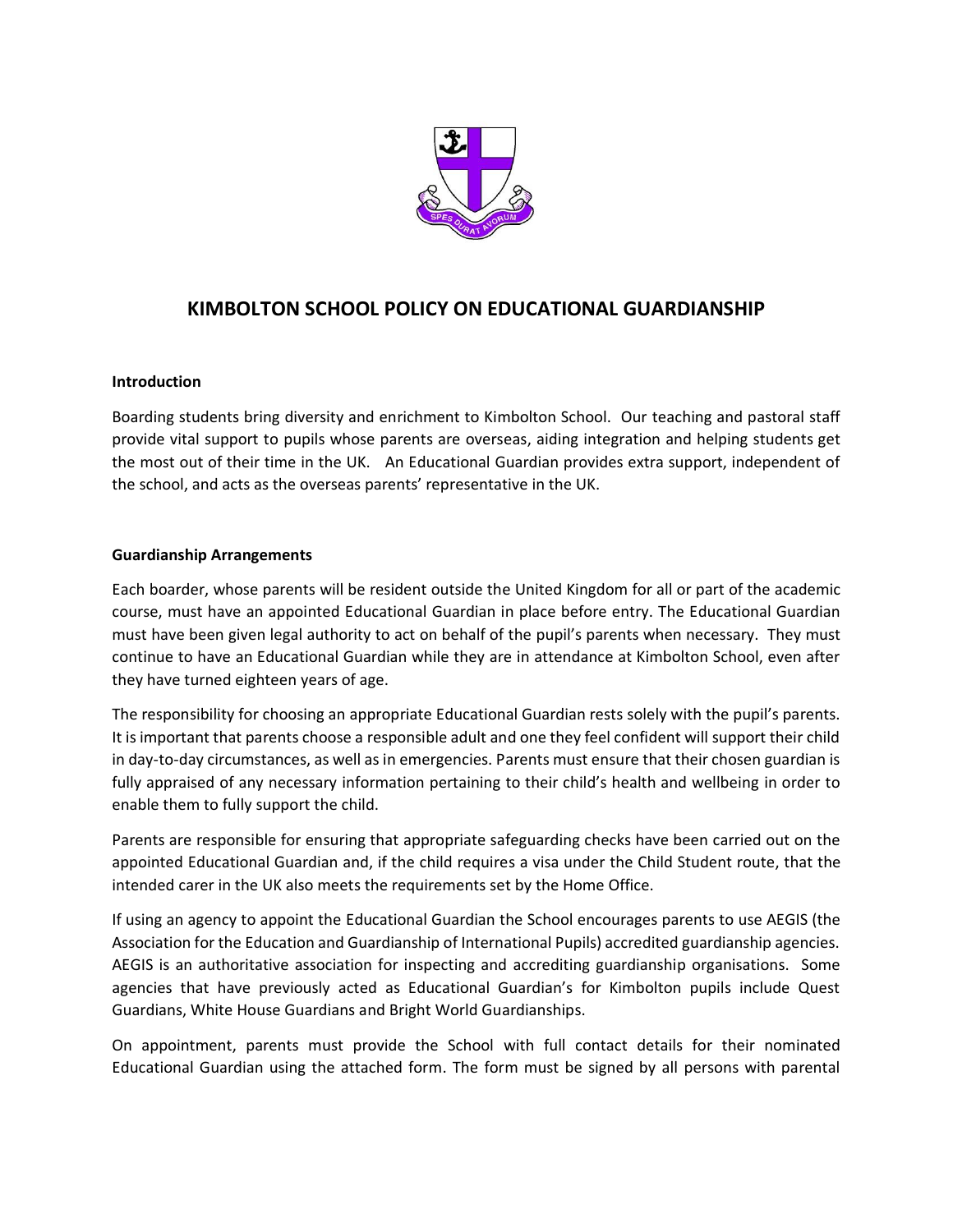responsibility for the pupil. To ensure continuity of care, parents must then immediately notify the School of any changes to those details throughout the time that their child is in attendance.

The School reserves the right to refuse to accept the nomination for an Educational Guardian for whatever reason it deems appropriate. Any change of Educational Guardian during a pupil's residence at Kimbolton School must be notified in writing to the School and must also be acceptable to them.

The Educational Guardian will be expected to sign a form to confirm the commitment they have made to the child, using the attached form, although any agreement will remain between parents and guardian, with parents responsible for any costs involved.

If at any time the School is concerned about the care arrangements, staff will seek to satisfy themselves that the arrangements are suitable.

If, after having made reasonable attempts to contact the appointed Educational Guardian, the school is unable to make contact, we reserve the right to appoint an interim Emergency Educational Guardian if we consider that circumstances warrant this. The cost of this will be passed on to parents.

For students requiring a Child Student visa to study in the UK, the required CAS (Confirmation of Acceptance to Study) will not be issued until the school is satisfied that suitable guardianship arrangements are in place.

### **Duties of the Educational Guardian**

The information given below is intended to guide parents in their choice of a suitable Educational Guardian for their child. It is not intended in any way to be intrusive, but to indicate the areas which the School feel are essential to the pupil's safety and well-being.

- The Educational Guardian must be permanently resident in the UK and be in close enough proximity to the pupil and the School to provide suitable care.
- The Educational Guardian must be able to provide a 24-hour point of contact during the school year and update the school to any changes (eg. Should the Educational Guardian be unavailable or on holiday).
- The Educational Guardian may be a family member, or a guardianship agency. It is, however, essential that the Educational Guardian is sufficiently proficient in the English language to be able to converse easily with the School.
- A family member would need to be over the age of twenty-five years. A university student resident in student accommodation or halls of residence would not be considered a suitable Educational Guardian by the School.
- The Educational Guardian must be able to respond quickly in the event of an emergency. They must be in a position to provide suitable temporary transport, accommodation and care, on the same day as it is requested, for the pupil should they need to leave the school in **any** circumstance.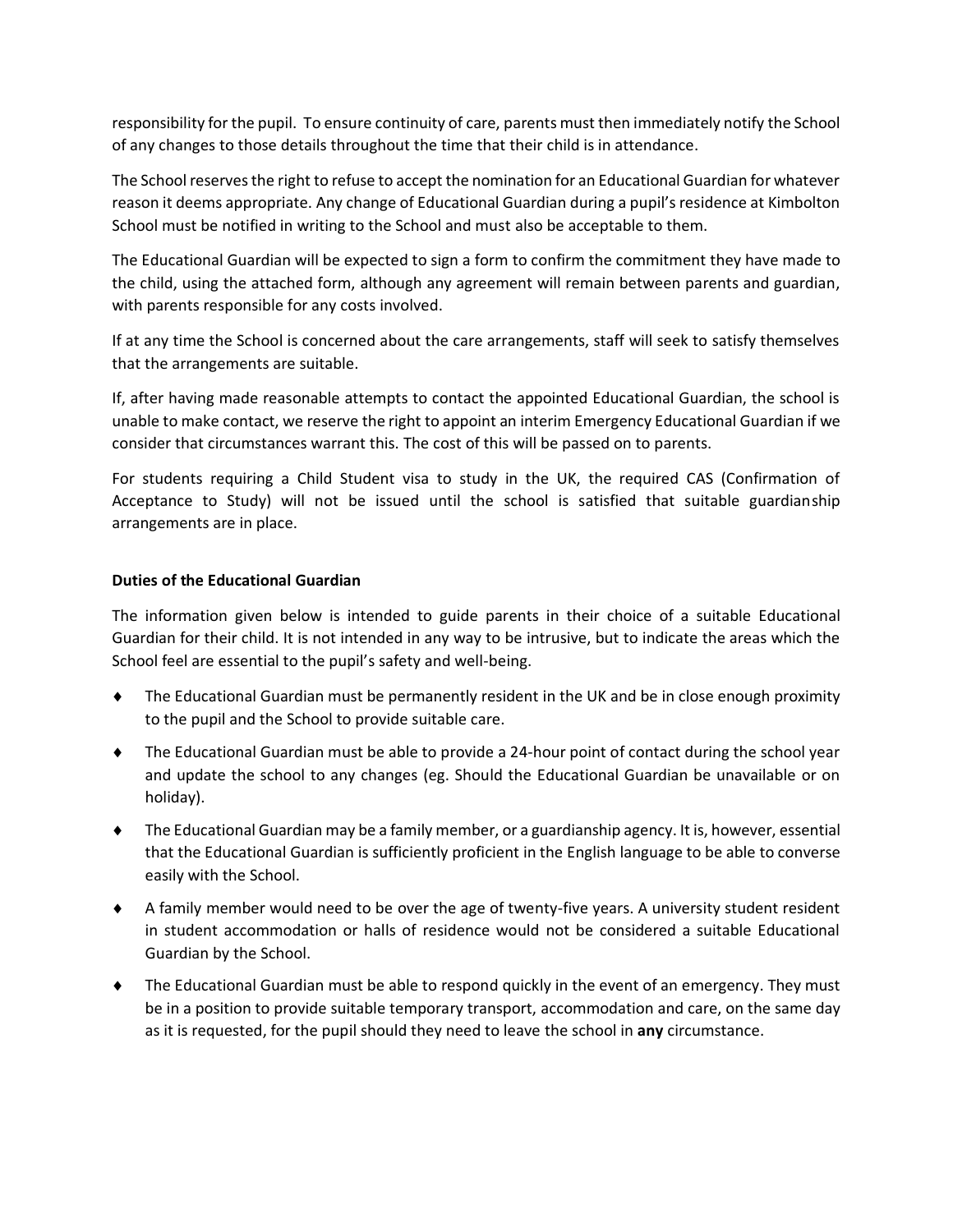- The Educational Guardian must be able to arrange suitable, supervised, accommodation for the child during boarders leave weekends and mid-term breaks if the child is not travelling home. It is the parent and not the school who is responsible for ensuring that the necessary checks have been carried out to safeguard the welfare of the child while staying under such arrangements. Details of these arrangements must be reported to the School at least one week in advance. Unsupervised hotel, bed and breakfast or university halls accommodation are not considered to offer a suitable level of care.
- The Educational Guardian should be available to escort the child on non-emergency medical/dental/optometrist appointments where necessary.
- If requested, the School will make arrangements for shared travel to and from Heathrow Airport using a reputable taxi or coach firm on the official arrival and departure dates at the beginning and end of each term, with the costs being added to parents' end of term bill. Educational Guardians are expected to make all other necessary travel arrangements.
- The Educational Guardian will be expected to uphold the ethos and values of the school at all times, and will be expected to respect and support the rights, religion and customs of the pupil.
- The Educational Guardian will be expected to act on behalf of the parent when necessary and represent them at parents' meetings, including all calendared Parents Evenings.

The School can accept no responsibility for the Pupil when he/she is in the care of the Parents or the Educational Guardian. This includes holiday arrangements when the pupil is not travelling home and also when they are travelling to and from the School.

Parents and Guardians must adhere to specified term dates. The Boarding House is open on the day prior to the start of each new term to facilitate travel arrangements, and from 6pm on the evening prior to return after boarders leave weekends and half term breaks. At the end of each half term pupils are expected to leave the Boarding House by 6pm on the final day. Educational Guardians will be responsible for arranging accommodation outside these times should early arrival or late departure be deemed unavoidable.

Parents and Guardians are always most welcome to visit the School and boarding house by appointment and to contact the Boarding House Staff if there are any concerns.

**September 2021**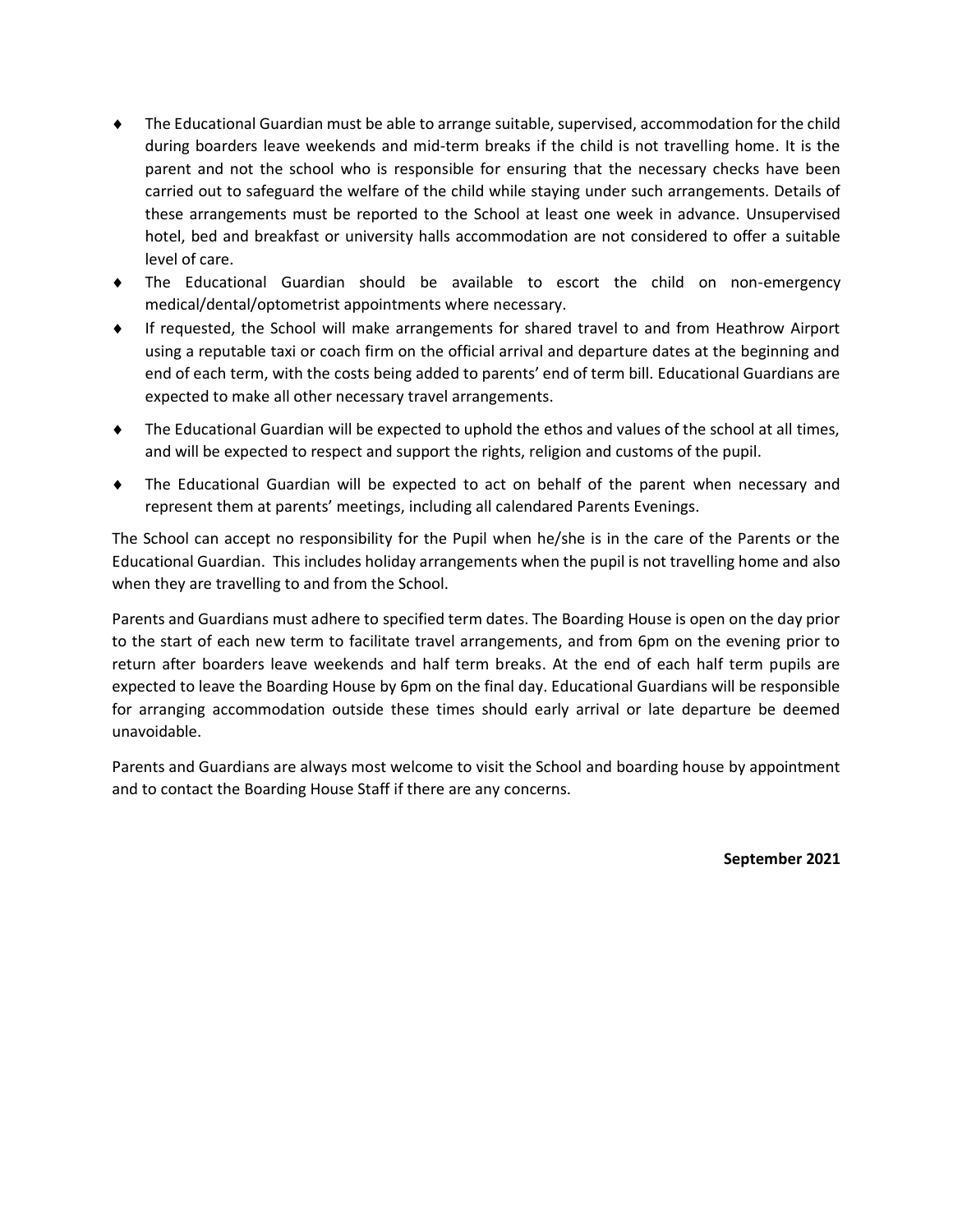### **PARENTS - NOTICE OF EDUCATIONAL GUARDIANSHIP ARRANGEMENTS**

#### **PUPIL DETAILS**

| Pupil Name |  |
|------------|--|
|------------|--|

### **EDUCATIONAL GUARDIAN DETAILS**

| <b>Full Name</b>                      |  |
|---------------------------------------|--|
| Home Address                          |  |
|                                       |  |
| Telephone - Home                      |  |
| Telephone - Work                      |  |
| Telephone - Mobile                    |  |
| <b>Email Address</b>                  |  |
| Occupation                            |  |
| Date of Birth                         |  |
| Relationship to Pupil (if applicable) |  |
| Guardianship Agency (if applicable)   |  |

I nominate the above named person to act as the Educational Guardian for my child while they are a full time boarding pupil at Kimbolton School.

I understand that the School's guidelines are for the safety of my child and that the School reserves the right to refuse a nominee for guardianship.

I understand that the responsibility is my own for the final choice and vetting of the suitability of the Educational Guardian, whom the School has accepted as my proposal.

I have read and understood the Kimbolton School Policy on Educational Guardianship document and state that I believe the nominee meets these requirements.

| Signed (Parent 1) | Signed (Parent 2) |
|-------------------|-------------------|
| Name              | Name              |
| Date              | Date              |

| Signed (Parent 2) |  |
|-------------------|--|
| Name              |  |
| Date              |  |